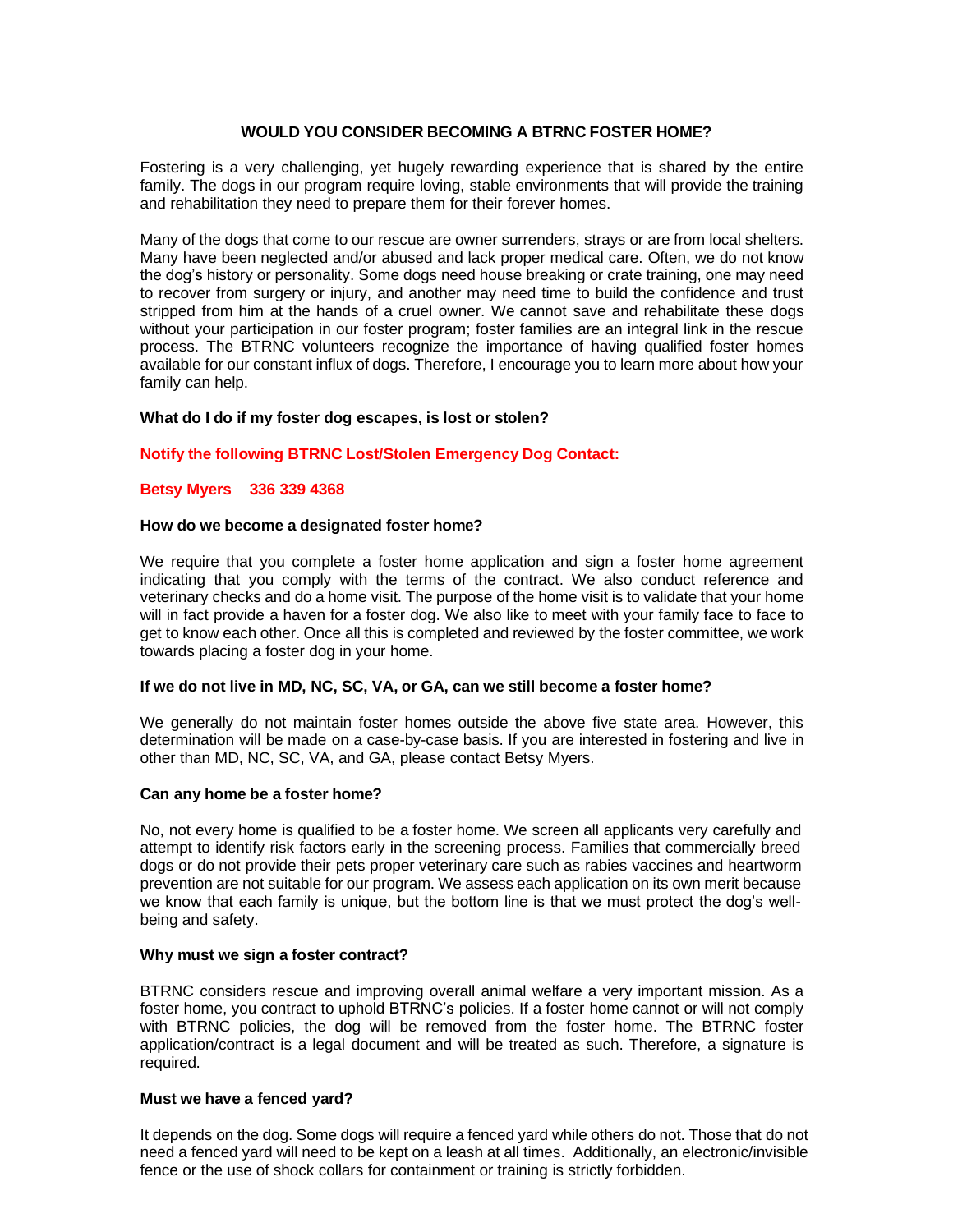## **Can we be a foster home even if we have small children?**

Yes. Many of our foster homes have children. However, the home must provide a safe and stable, low stress environment for the foster dog. This is often impossible when there are multiple small children in the home. Applicants with children under 5 years of age will be considered on a case-by-case basis. We consider the unique characteristics of each applicant's home and family and how that situation would fit with the health and behavior of each dog to find the best fit for all. No one guideline/rule fits all situations the same

## **Must we own our home?**

No, ownership is not a requirement of fostering. However, if you rent, BTRNC does require a copy of your rental agreement. BTRNC will not pay for any pet fees the landlord may levy for having additional animals.

## **How long a foster period must we commit for?**

There is no predetermined time limit associated with fostering. Some foster dogs are adopted very quickly while others remain in the program for months. In some rare cases, a foster dog may never get adopted. BTRNC will work with each family on a case-by-case basis if the family becomes unable to keep their foster dog.

## **What happens if the foster dog and our home do not fit well together?**

BTRNC will not leave a foster dog in an environment that is high risk for the dog or the family members. Foster families are encouraged to advise Betsy Myers if they are having difficulty integrating the foster dog into the home.

### **Are we responsible for vetbills?**

No, BTRNC pays all vet bills for the foster dog. However, if a vet bill is incurred because of noncompliance with our foster contract or gross negligence, BTRNC may require the foster family assist in the payment of expenses.

### **What are we financially responsible for?**

Foster families are responsible for daily life expenses such as food, bedding, accessories, and toys. BTRNC considers these items a non-tax exempt donation to the rescue.

## **Do foster dogs bite?**

Biting behavior does occur when animals are in strange and new situations. Fear biting is not uncommon in foster dogs. There is no situation in which we can guarantee a dog will not bite so being observant and familiar with your foster dog is very important.

## **Once approved, how is a foster dog chosen for our family?**

Once BTRNC has screened your application and coordinated your home visit, we will screen incoming dogs for suitability in your home. You and a BTRNC representative will discuss the dog's origins and behaviors and collectively choose a dog that appears to fit. Unless the foster family is a veteran home experienced with many animals, every attempt will be made to put a dog without substantial behavioral problems in a first-time foster home.

## **Does BTRNC guarantee the behavior of the foster dog?**

Foster dogs have unknown histories, and their behaviors cannot be guaranteed. It is up to the foster family to employ control measures and take action to manage their home. Integrating a dog into your home properly is very important. Remember, the dog looks to you for structure and control. The foster parent must be the leader.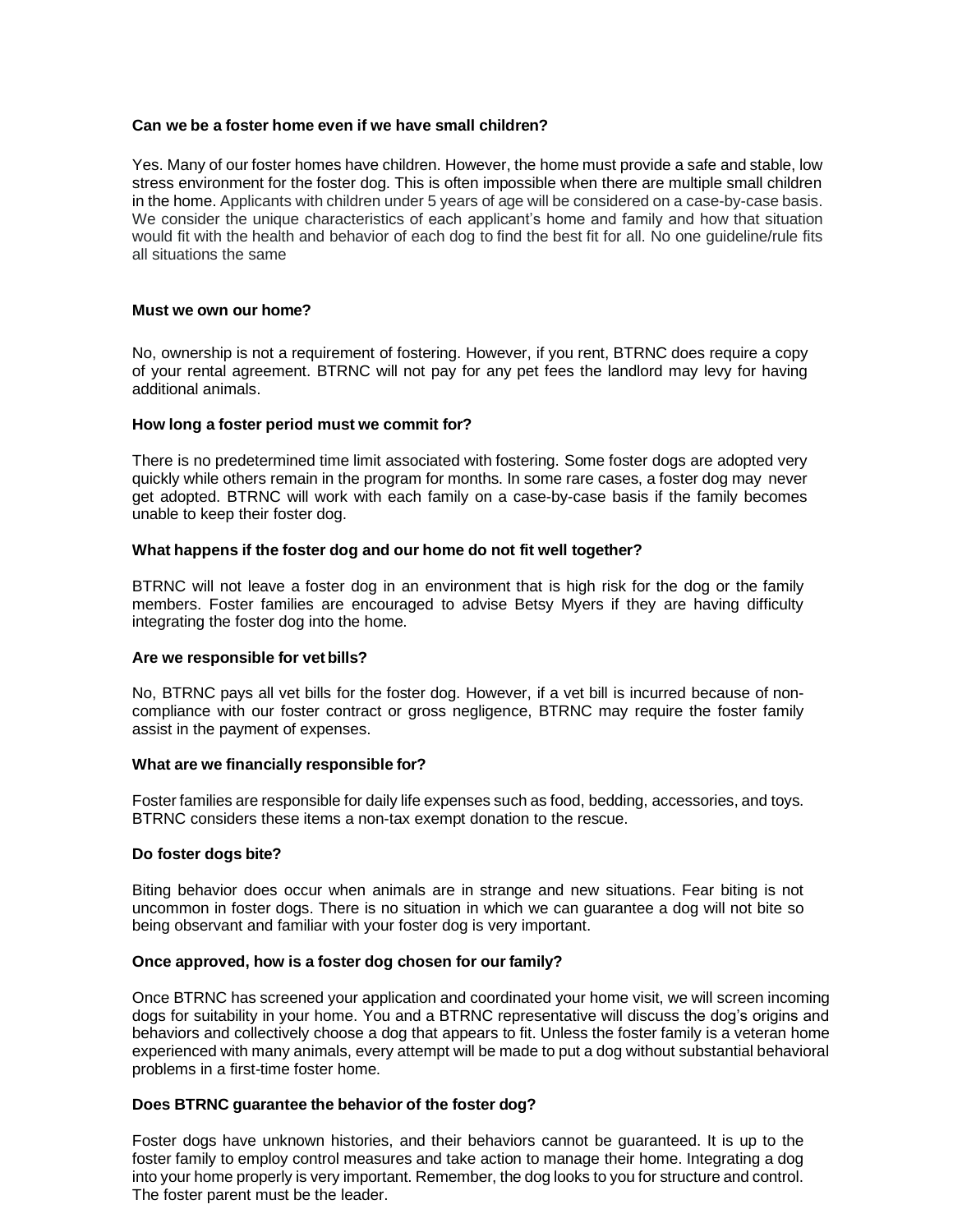## **Must we administer heart worm and flea/tick preventive?**

BTRNC requires all foster dogs be given preventives unless the vet has determined the dog's health conditions precludes it. The rescue will pay for the purchase of the heart worm/flea tick preventative from a veterinary practice. Approval must be granted by Betsy Myers if you prefer to purchase from any other source..

## **What if the foster dog needs to go to the vet?**

Routine vet care is coordinated in advance with Betsy Myers by phone or email. Emergency vet care is coordinated, while at the clinic, by phone with Betsy Meyers.

## **Must the foster dog wear a harness at all times?**

No, only when going outdoors.

## **Must the foster dog wear ID tags at all times?**

Yes. Three tags: rabies, microchip, and BTRNC ID.

## **Must the foster dog be crate and house trained by us?**

Yes, we strongly encourage you to crate and house train the foster dog. Many of our intakes already are trained but some need this training. A dog that is house and crate trained stands a much better chance of adoption than one that is not.

### **Do we have to purchase a crate for the foster dog?**

Not necessarily. BTRNC may have an extra crate to lend or BTRNC may purchase a crate for the foster dog. Also, the foster family may purchase a crate and will have it for future foster dogs.

### **What do we have to do to get our foster dog ready for adoption?**

The foster dog must be rehabilitated or socialized to the point that he/she is expected to do well in a forever home. All veterinary requirements must be accomplished: vaccines, micro-chip, alter, and treatment of acute illness/injury. Chronic illness/injury must also be addressed and documented. After approximately two weeks, we will ask you to complete a bio form for the dog and to take several good pictures. We will use that information to post your foster dog on our website/FB, etc., to facilitate adoption.

## **May we source adoption applicants for our foster dog?**

Yes, the more adoption applicants BTRNC approves, the more dogs get adopted. Please send those interested in adoption to our website [www.BTRNC.org](http://www.btrnc.org/) to complete an adoption application.

### **What happens to the foster dog when we go on vacation?**

The foster family should notify Betsy Myers of their travel dates. BTRNC will post for a request on the volunteer Facebook page. BTRNC will work with the foster family to locally board the dog if no one is available to board the foster dog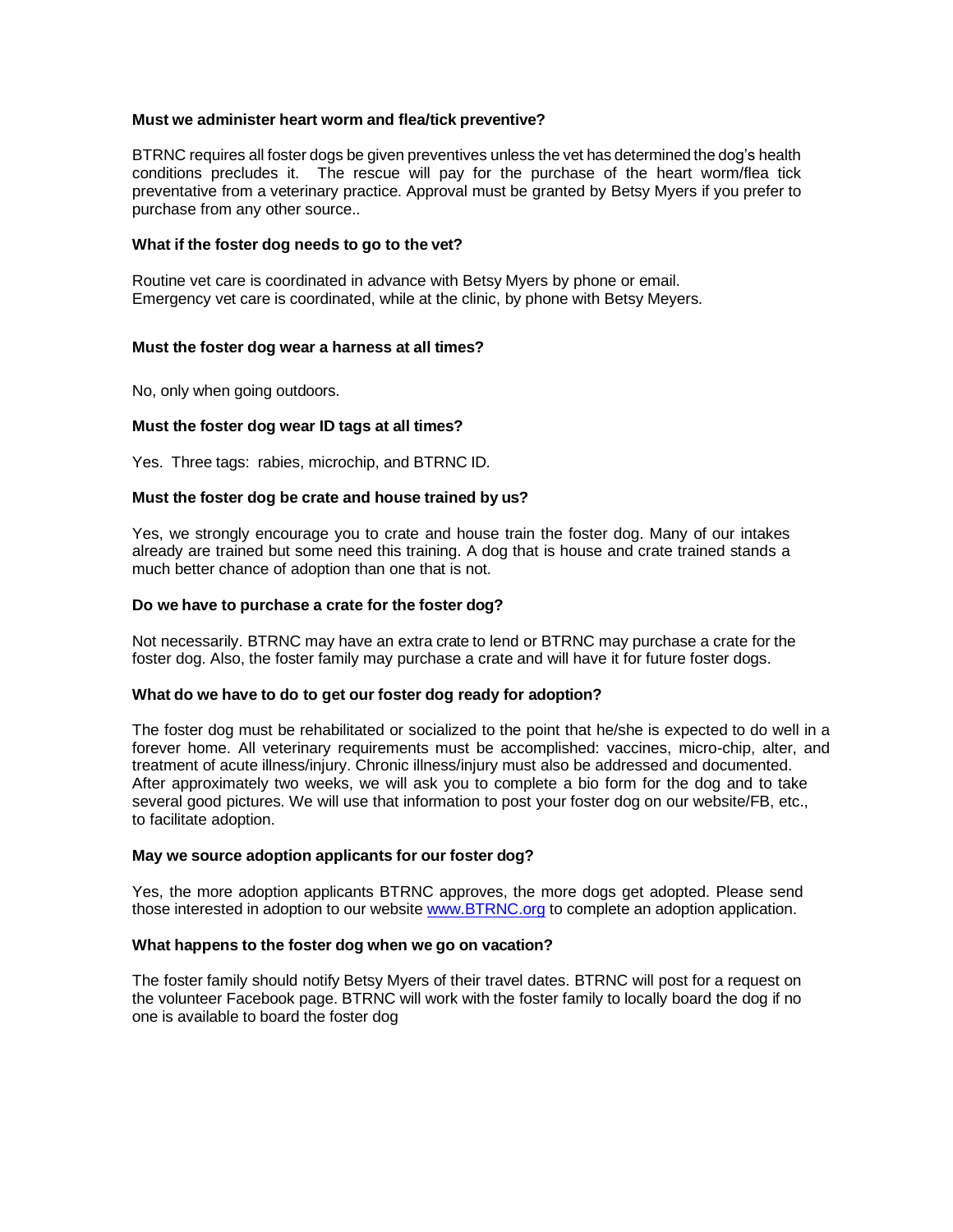**Please view the following agreement. If you are able to agree to the terms of the foster contract and would like to become a foster home, complete and submit a Volunteer Application at https://btrnc.org/volunteer/.**

#### **SECTION 4 FOSTER HOME AGREEMENT**

#### **BOSTON TERRIER RESCUE OF NORTH CAROLINA FOSTER HOME AGREEMENT**

I certify that all the information contained in this agreement is true and complete. By signing this document, FOSTER agrees to all terms, policies and regulations administered by BOSTON TERRIER RESCUE OF NORTH CAROLINA (BTRNC).

FOSTER shall keep Boston Terrier as an indoor pet and will ensure that Boston Terrier wears 3 tags (rabies, microchip, and BTRNC ID) at all times.

FOSTER shall ensure that Boston Terrier is always kept under positive control; either on leash and/or in enclosed area.

#### **FOSTER will immediately notify the following BTRNC Lost/Stolen Emergency Dog Contact if Boston Terrier is lost or stolen: Betsy Myers 336 339 4368**

FOSTER shall conduct integration into home, socialization, training, and rehabilitation as necessary to prepare Boston Terrier for adoption.

FOSTER shall notify Betsy Myers of any change in status to include new address, new phone #, new family members, new pets.

FOSTER or interested family and acquaintances should advise the Adoption Committee PRIOR to the adoption being made public if they are interested in adopting their FOSTER dog(s).

BOSTON TERRIER RESCUE OF NORTH CAROLINA assumes responsibility for all **pre-approved/authorized** routine veterinary expenses; BTRNC will not pay for **unauthorized routine** vet services and supplies.

(1) FOSTER shall provide and maintain veterinary care for Boston Terrier, including all vaccinations, heartworm preventive, flea and tick control, and all other care authorized by BTRNC and recommended by a veterinarian.

(2) FOSTER must obtain prior authorization for routine vet care from Betsy Myers prior to services being rendered.

(3) FOSTER shall obtain immediate vet services for A bona fide **life-threatening** medical emergency as needed and contact Betsy Myers as soon as possible thereafter.

(4) FOSTER shall provide, at own cost, those items that contribute to the healthy, safe, and loving environment, and socialization of a Boston Terrier to include food, toys, chews, crate, and bedding.